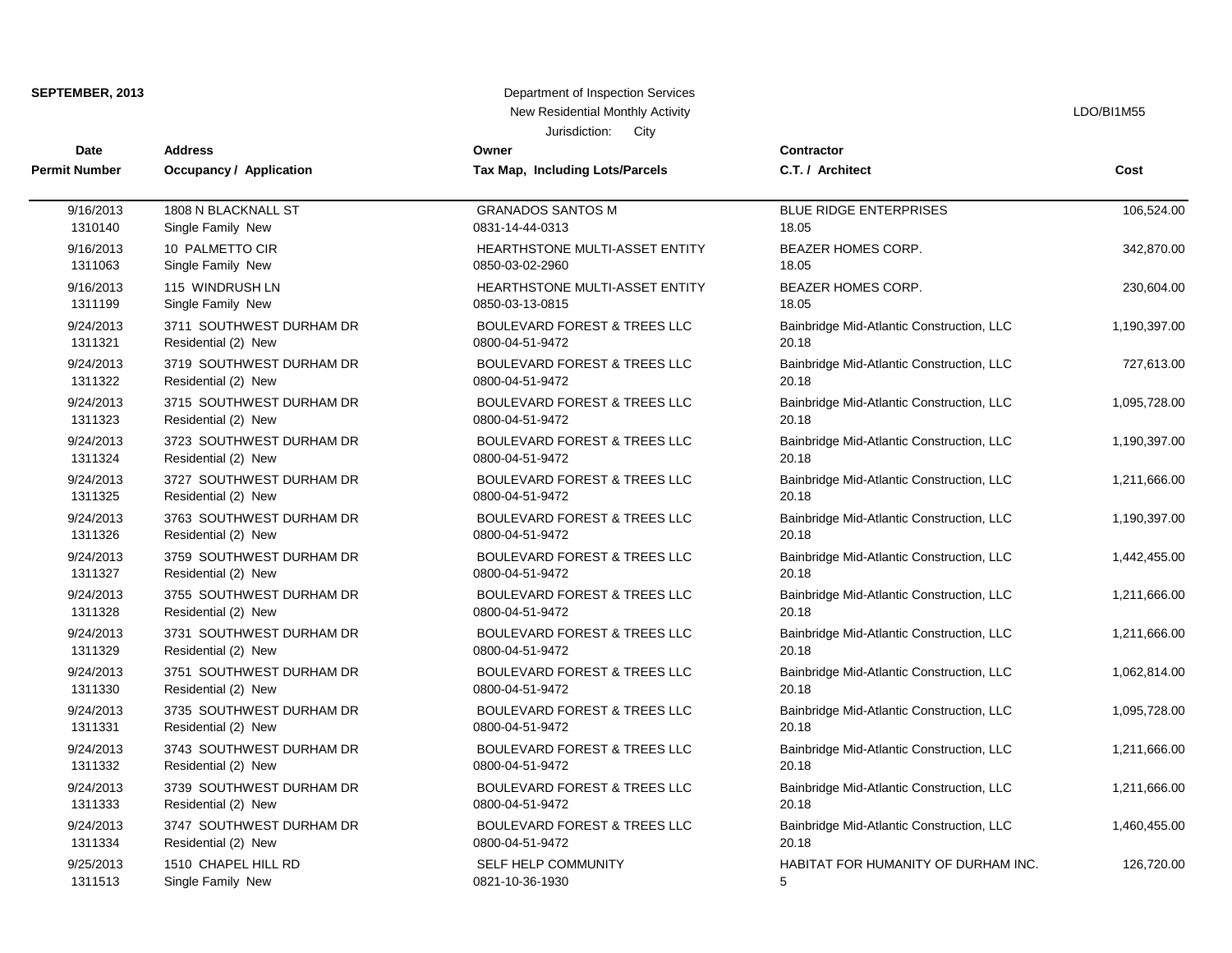| <b>Date</b>          | <b>Address</b>                 | Owner                           | <b>Contractor</b> |
|----------------------|--------------------------------|---------------------------------|-------------------|
| <b>Permit Number</b> | <b>Occupancy / Application</b> | Tax Map, Including Lots/Parcels | C.T. / Arch       |
| 9/24/2013            | 601 MALLORY LN                 | BARBEE ROAD ASSOCIATES LLC      | Mungo Hon         |
| 1312003              | <b>Townhouse New</b>           | 0728-02-58-3446                 | 20.14             |
| 9/24/2013            | 601 MALLORY LN                 | BARBEE ROAD ASSOCIATES LLC      | Mungo Hon         |
| 1312004              | Townhouse New                  | 0728-02-58-3229                 | 20.14             |
| 9/24/2013            | 601 MALLORY LN                 | BARBEE ROAD ASSOCIATES LLC      | Mungo Hon         |
| 1312005              | <b>Townhouse New</b>           | 0728-02-58-3311                 | 20.14             |
| 9/24/2013            | 601 MALLORY LN                 | BARBEE ROAD ASSOCIATES LLC      | Mungo Hon         |
| 1312006              | <b>Townhouse New</b>           | 0728-02-58-2393                 | 20.14             |
| 9/16/2013            | 702 YANCEY ST                  | <b>FRONT PORCH HOMES LLC</b>    | WALLACE,          |
| 1312013              | Single Family New              | 0821-11-56-9839                 | $\overline{7}$    |
| 9/17/2013            | 1117 HIGH FOX DR               | HEARTHSTONE MULTI-ASSET ENTITY  | <b>BEAZER H</b>   |
| 1312063              | Single Family New              | 0850-01-15-5460                 | 18.05             |
| 9/9/2013             | 2 PICCADILLY CT                | MUNGO HOMES OF NORTH CAROLIONA  | Mungo Hon         |
| 1312082              | Single Family New              | 0729-03-34-2570                 | 20.10             |
| 9/5/2013             | 107 KINGS CROSS LN             | MUNGO HOMES OF NORTH CAROLIONA  | Mungo Hon         |
| 1312087              | Single Family New              | 0729-03-34-3623                 | 20.10             |
| 9/17/2013            | 300 SWIFT AVE                  | SWIFT AVENUE-FCA LLC            | <b>BRANCH</b>     |
| 1312228              | Residential (2) New            | 0821-06-29-9997                 | 5                 |
| 9/16/2013            | 121 GLENVIEW LN                | HEARTHSTONE MULTI-ASSET ENTITY  | <b>BEAZER H</b>   |
| 1312264              | Single Family New              | 0850-01-05-6384                 | 18.05             |
| 9/5/2013             | 403 COTTONSEED WAY             | <b>LENNAR CAROLINAS LLC</b>     | Lennar Car        |
| 1312391              | Single Family New              | 0860-01-16-3202                 | 18.05             |
| 9/3/2013             | 1202 NICKLAUS DR               | SIGNET REALTY ASSOCIATES        | Lennar Car        |
| 1312442              | Townhouse New                  | 0824-03-21-0555                 | 17.11             |
| 9/3/2013             | 1204 NICKLAUS DR               | SIGNET REALTY ASSOCIATES        | Lennar Car        |
| 1312443              | <b>Townhouse New</b>           | 0824-03-21-0533                 | 17.11             |
| 9/3/2013             | 1206 NICKLAUS DR               | LENNAR CAROLINAS LLC            | Lennar Car        |
| 1312444              | Townhouse New                  | 0824-03-21-0523                 | 17.11             |
| 9/3/2013             | 1208 NICKLAUS DR               | LENNAR CAROLINAS LLC            | Lennar Car        |
| 1312445              | <b>Townhouse New</b>           | 0824-03-11-9499                 | 17.11             |
| 9/3/2013             | 605 TURMERIC LN                | LEVEL CAROLINA HOMES LLC        | Level Carol       |
| 1312495              | Single Family New              | 0729-02-56-3484                 | 20.10             |
| 9/9/2013             | 162 TOKEN HOUSE RD             | <b>IMAGINE LAND COMPANY LLC</b> | <b>FOREVERI</b>   |
| 1312504              | Townhouse New                  | 0850-03-23-3778                 | 18.05             |
| 9/9/2013             | 164 TOKEN HOUSE RD             | <b>IMAGINE LAND COMPANY LLC</b> | <b>FOREVERI</b>   |
| 1312505              | Townhouse New                  | 0850-03-23-3870                 | 18.05             |

## Jurisdiction: City **SEPTEMBER, 2013** Department of Inspection Services New Residential Monthly Activity **LACTION** CONSULTER THE RESIDENT OF THE RESIDENT OF THE RESIDENT OF THE RESIDENT OF THE RESIDENT OF THE RESIDENT OF THE RESIDENT OF THE RESIDENT OF THE RESIDENT OF THE RESIDENT OF THE RESID

| Contractor                                   |            |
|----------------------------------------------|------------|
| C.T. / Architect                             | Cost       |
| Mungo Homes of North Carolina, Inc.<br>20.14 | 153,714.00 |
| Mungo Homes of North Carolina, Inc.<br>20.14 | 168,564.00 |
| Mungo Homes of North Carolina, Inc.<br>20.14 | 164,604.00 |
| Mungo Homes of North Carolina, Inc.<br>20.14 | 153,714.00 |
| WALLACE, B. DESIGN & CONSTRUCTION<br>7       | 147,246.00 |
| <b>BEAZER HOMES CORP.</b><br>18.05           | 225,852.00 |
| Mungo Homes of North Carolina, Inc.<br>20.10 | 152,790.00 |
| Mungo Homes of North Carolina, Inc.<br>20.10 | 181,302.00 |
| <b>BRANCH</b><br>5                           | 1.00       |
| BEAZER HOMES CORP.<br>18.05                  | 160,446.00 |
| Lennar Carolinas, LLC<br>18.05               | 212,256.00 |
| Lennar Carolinas, LLC<br>17.11               | 131,472.00 |
| Lennar Carolinas, LLC<br>17.11               | 129,426.00 |
| Lennar Carolinas, LLC<br>17.11               | 129,426.00 |
| Lennar Carolinas, LLC<br>17.11               | 131,472.00 |
| Level Carolina Homes, LLC<br>20.10           | 184,668.00 |
| FOREVERHOME, LLC<br>18.05                    | 122,694.00 |
| FOREVERHOME, LLC<br>18 በ5                    | 116,688.00 |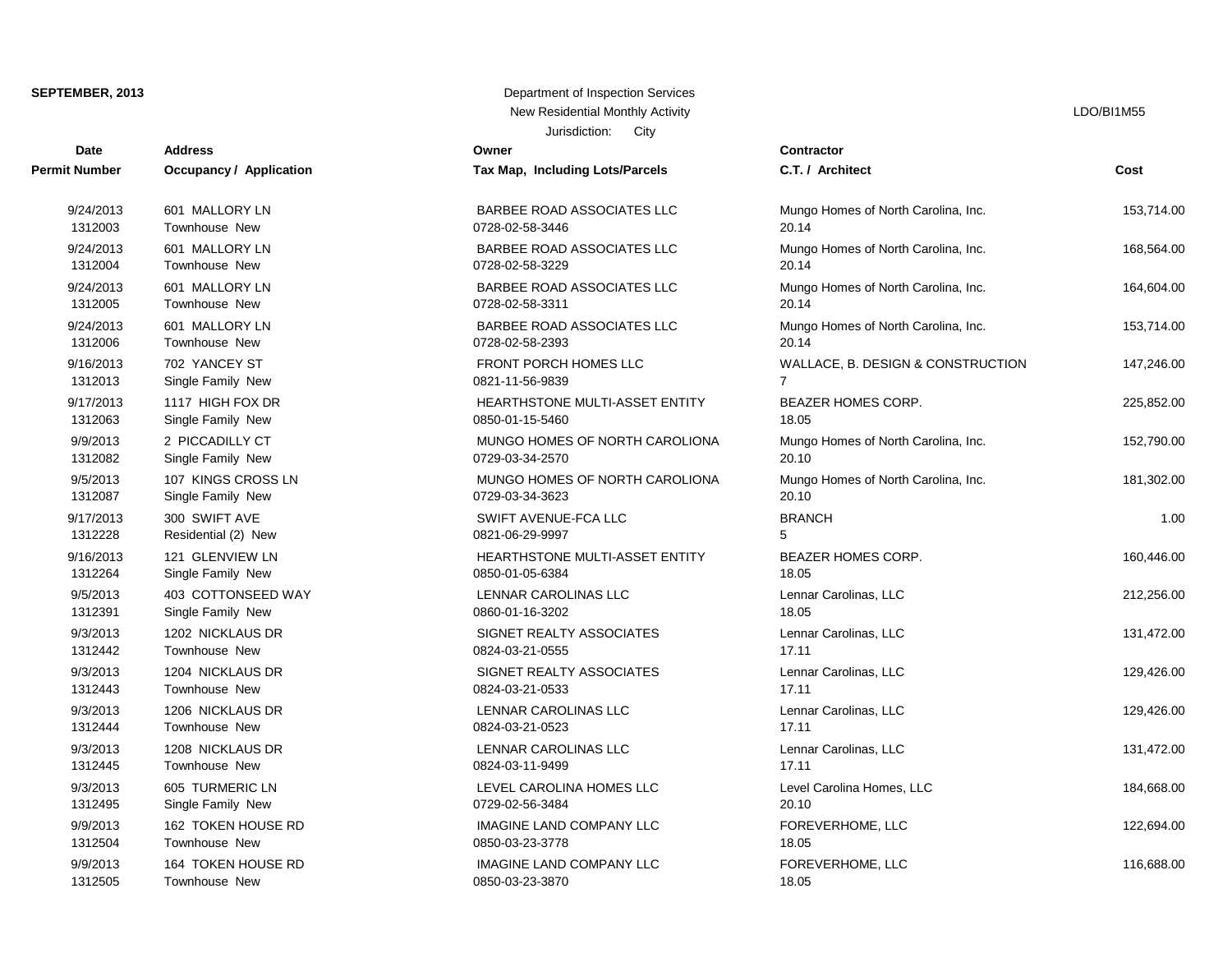## **SEPTEMBER, 2013** Department of Inspection Services

| City<br>Jurisdiction: |                                |                                    |                                        |            |
|-----------------------|--------------------------------|------------------------------------|----------------------------------------|------------|
| Date                  | <b>Address</b>                 | Owner                              | Contractor                             | Cost       |
| <b>Permit Number</b>  | <b>Occupancy / Application</b> | Tax Map, Including Lots/Parcels    | C.T. / Architect                       |            |
|                       |                                |                                    |                                        |            |
| 9/9/2013              | 166 TOKEN HOUSE RD             | IMAGINE LAND COMPANY LLC           | FOREVERHOME, LLC                       | 122,694.00 |
| 1312506               | Townhouse New                  | 0850-03-23-3882                    | 18.05                                  |            |
| 9/9/2013              | 168 TOKEN HOUSE RD             | <b>IMAGINE LAND COMPANY LLC</b>    | FOREVERHOME, LLC                       | 116,688.00 |
| 1312507               | Townhouse New                  | 0850-03-23-3884                    | 18.05                                  |            |
| 9/20/2013             | 2905 REYNOLDA CIR              | EF VENTURES LLC                    | Citizens Homes Inc.                    | 181,896.00 |
| 1312544               | Single Family New              | 0814-04-83-9945                    | 17.07                                  |            |
| 9/20/2013             | 106 COPLEY MOUNTAIN DR         | <b>GRIFFIN CHRISTOPHER MICHAEL</b> | <b>GARRETT BUILDERS LLC</b>            | 430,000.00 |
| 1312627               | Single Family New              | 0813-01-37-9406                    | 17.07                                  |            |
| 9/9/2013              | 2092 TANNERS MILL DR           | LENNAR CAROLINAS LLC               | Lennar Carolinas, LLC                  | 152,130.00 |
| 1312632               | Single Family New              | 0840-02-96-0150                    | 18.05                                  |            |
| 9/16/2013             | 16 MOSS GROVE LN               | RUSTICA OAKS DEVELOPMENT LLC       | Ryan Builders-North Carolina, LLC, Dan | 118,536.00 |
| 1312634               | Townhouse New                  | 0830-04-50-3126                    | 20.14                                  |            |
| 9/16/2013             | 18 MOSS GROVE LN               | RUSTICA OAKS DEVELOPMENT LLC       | Ryan Builders-North Carolina, LLC, Dan | 99,132.00  |
| 1312635               | Townhouse New                  | 0830-04-50-2196                    | 20.14                                  |            |
| 9/16/2013             | 20 MOSS GROVE LN               | RUSTICA OAKS DEVELOPMENT LLC       | Ryan Builders-North Carolina, LLC, Dan | 118,536.00 |
| 1312636               | Townhouse New                  | 0830-04-50-2176                    | 20.14                                  |            |
| 9/26/2013             | 2087 TANNERS MILL DR           | LENNAR CAROLINAS LLC               | Lennar Carolinas, LLC                  | 206,580.00 |
| 1312656               | Single Family New              | 0840-02-86-9279                    | 18.05                                  |            |
| 9/25/2013             | 518 LIBSON ST                  | ASHTON RALEIGH RESIDENTIAL LLC     | Ashton Raleigh Residential L.L.C.      | 185,000.00 |
| 1312660               | Townhouse New                  | 0737-02-96-5389                    | 20.14                                  |            |
| 9/25/2013             | 520 LIBSON ST                  | ASHTON RALEIGH RESIDENTIAL LLC     | Ashton Raleigh Residential L.L.C.      | 162,725.00 |
| 1312661               | Townhouse New                  | 0737-02-96-5377                    | 20.14                                  |            |
| 9/25/2013             | 522 LIBSON ST                  | ASHTON RALEIGH RESIDENTIAL LLC     | Ashton Raleigh Residential L.L.C.      | 181,475.00 |
| 1312662               | Townhouse New                  | 0737-02-96-5356                    | 20.14                                  |            |
| 9/25/2013             | 524 LIBSON ST                  | DAVIS PARK GROUP LLC               | Ashton Raleigh Residential L.L.C.      | 163,500.00 |
| 1312663               | Townhouse New                  | 0737-02-96-5345                    | 20.14                                  |            |
| 9/25/2013             | 528 LIBSON ST                  | ASHTON RALEIGH RESIDENTIAL LLC     | Ashton Raleigh Residential L.L.C.      | 185,000.00 |
| 1312664               | Townhouse New                  | 0737-02-96-5323                    | 20.14                                  |            |
| 9/4/2013              | 532 LIBSON ST                  | ASHTON RALEIGH RESIDENTIAL LLC     | Ashton Raleigh Residential L.L.C.      | 185,000.00 |
| 1312665               | Townhouse New                  | 0737-02-96-5300                    | 20.14                                  |            |
| 9/4/2013              | 534 LIBSON ST                  | DAVIS PARK GROUP LLC               | Ashton Raleigh Residential L.L.C.      | 168,500.00 |
| 1312666               | Townhouse New                  | 0737-02-96-5217                    | 20.14                                  |            |
| 9/4/2013              | 536 LIBSON ST                  | ASHTON RALEIGH RESIDENTIAL LLC     | Ashton Raleigh Residential L.L.C.      | 181,475.00 |
| 1312667               | Townhouse New                  | 0737-02-96-5206                    | 20.14                                  |            |
| 9/4/2013              | 538 LIBSON ST                  | ASHTON RALEIGH RESIDENTIAL LLC     | Ashton Raleigh Residential L.L.C.      | 168,500.00 |
| 1312668               | Townhouse New                  | 0737-02-96-5204                    | 20.14                                  |            |

| New Residential Monthly Activity<br>Jurisdiction:<br>City | LDO/BI1M55                           |      |
|-----------------------------------------------------------|--------------------------------------|------|
| ۹r                                                        | <b>Contractor</b>                    |      |
| lap, Including Lots/Parcels                               | C.T. / Architect                     | Cost |
| SINE LAND COMPANY LLC<br>03-23-3882                       | FOREVERHOME, LLC<br>18.05            | 122, |
| <b>SINE LAND COMPANY LLC</b><br>03-23-3884                | FOREVERHOME, LLC<br>18.05            | 116, |
| <b>ENTURES LLC</b><br>04-83-9945                          | Citizens Homes Inc.<br>17.07         | 181, |
| FIN CHRISTOPHER MICHAEL<br>01-37-9406                     | <b>GARRETT BUILDERS LLC</b><br>17.07 | 430, |
| VAR CAROLINAS LLC<br>02.06.0150                           | Lennar Carolinas, LLC<br>10 O.F.     | 152. |

| <b>FUREVERHUIVIE, LLU</b><br>18.05              | 110,000.00 |
|-------------------------------------------------|------------|
| Citizens Homes Inc.<br>17.07                    | 181,896.00 |
| <b>GARRETT BUILDERS LLC</b><br>17.07            | 430,000.00 |
| Lennar Carolinas, LLC<br>18.05                  | 152,130.00 |
| Ryan Builders-North Carolina, LLC, Dan<br>20.14 | 118,536.00 |
| Ryan Builders-North Carolina, LLC, Dan<br>20.14 | 99,132.00  |
| Ryan Builders-North Carolina, LLC, Dan<br>20.14 | 118,536.00 |
| Lennar Carolinas, LLC<br>18.05                  | 206,580.00 |
| Ashton Raleigh Residential L.L.C.<br>20.14      | 185,000.00 |
| Ashton Raleigh Residential L.L.C.<br>20.14      | 162,725.00 |
| Ashton Raleigh Residential L.L.C.<br>20.14      | 181,475.00 |
| Ashton Raleigh Residential L.L.C.<br>20.14      | 163,500.00 |
| Ashton Raleigh Residential L.L.C.<br>20.14      | 185,000.00 |
| Ashton Raleigh Residential L.L.C.<br>20.14      | 185,000.00 |
| Ashton Raleigh Residential L.L.C.<br>20.14      | 168,500.00 |
| Ashton Raleigh Residential L.L.C.<br>20.14      | 181,475.00 |
| Ashton Raleigh Residential L.L.C.               | 168,500.00 |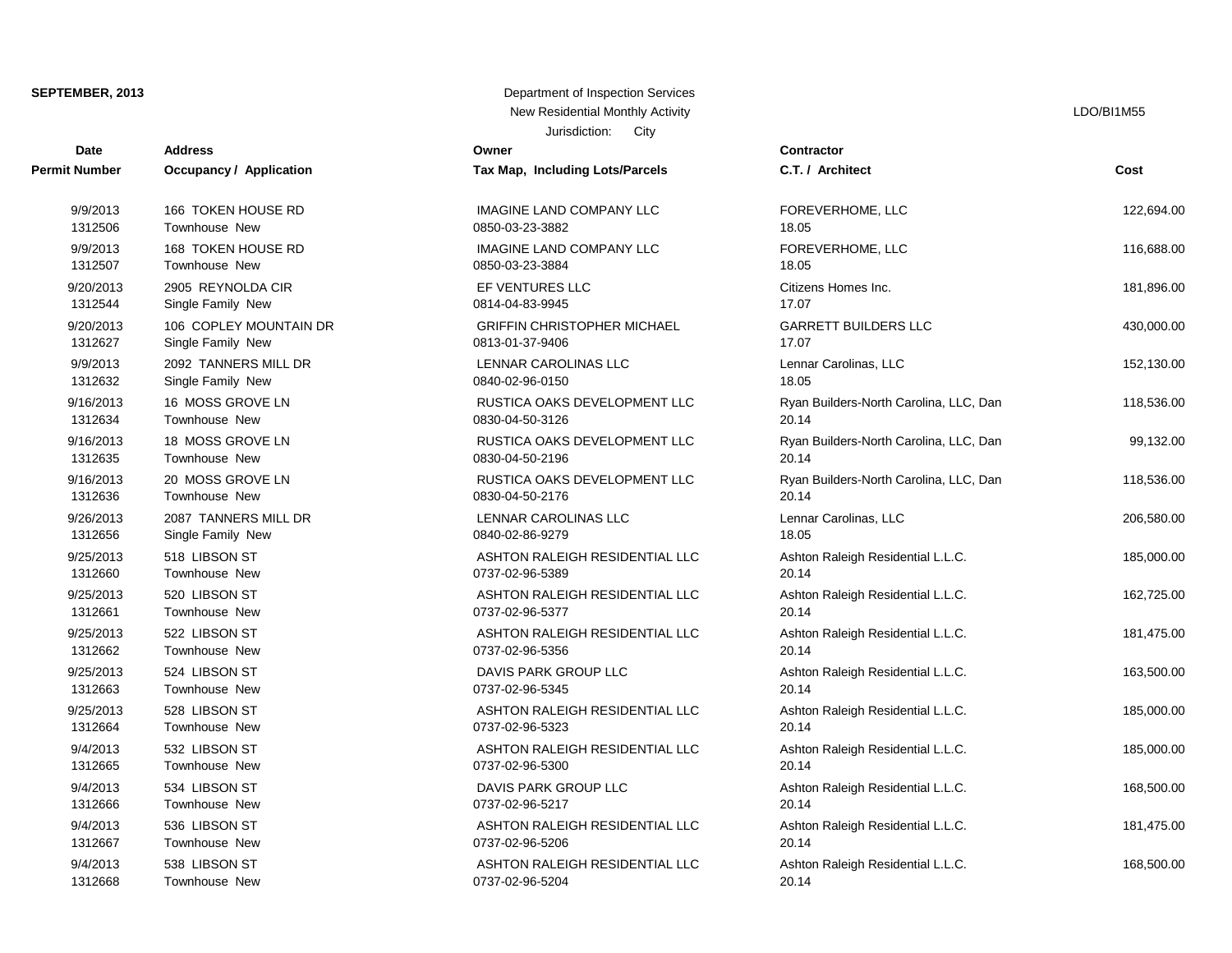# Jurisdiction: City **SEPTEMBER, 2013** Department of Inspection Services New Residential Monthly Activity **LACTION** CONSERVITY ASSESSMENT RESIDENTS ARRAIGNMENT RESIDENTS AND LOOK AND LOOK

|                      |                                | JUISUILIUII. LIIV               |                 |
|----------------------|--------------------------------|---------------------------------|-----------------|
| <b>Date</b>          | <b>Address</b>                 | Owner                           | Contractor      |
| <b>Permit Number</b> | <b>Occupancy / Application</b> | Tax Map, Including Lots/Parcels | C.T. / Arch     |
| 9/4/2013             | 540 LIBSON ST                  | ASHTON RALEIGH RESIDENTIAL LLC  | Ashton Rak      |
| 1312669              | <b>Townhouse New</b>           | 0737-02-96-5201                 | 20.14           |
| 9/4/2013             | 1107 GASTON MANOR DR           | PULTE HOME CORPORATION          | PULTE HO        |
| 1312673              | Single Family New              | 0769-03-43-6469                 | 19              |
| 9/4/2013             | 852 EMBER DR                   | RYLAND GROUP INC THE            | <b>THE RYLA</b> |
| 1312681              | Single Family New              | 0850-02-85-2107                 | 18.05           |
| 9/4/2013             | 2002 COPPER LEAF PKWY          | <b>FOREVERHOME LLC</b>          | <b>FOREVERI</b> |
| 1312682              | Single Family New              | 0850-03-20-1038                 | 18.05           |
| 9/4/2013             | 20 TABERNACLE CT               | KB HOME RALEIGH DURHAM INC      | KB HOME,        |
| 1312683              | Single Family New              | 0850-03-23-0841                 | 18.05           |
| 9/20/2013            | 7 LAKESIDE LN                  | ANTON JAMES J                   | Annis Mang      |
| 1312686              | Single Family New              | 0835-02-69-5559                 | 16.01           |
| 9/4/2013             | 12 CRAWFORD CT                 | RYLAND GROUP INC THE            | <b>THE RYLA</b> |
| 1312690              | Single Family New              | 0850-02-85-4309                 | 18.05           |
| 9/24/2013            | 510 OAKWOOD AVE                | <b>STEPHENSON LAURA</b>         | Gregory J.      |
| 1312691              | Single Family New              | 0831-05-17-6743                 | 11              |
| 9/20/2013            | 102 PUTTERS CT                 | RYLAND GROUP INC THE            | <b>THE RYLA</b> |
| 1312702              | Single Family New              | 0850-02-85-9222                 | 18.05           |
| 9/16/2013            | 1803 RUSTICA DR                | MUNGO HOMES OF NORTH CAROLINA   | Mungo Hon       |
| 1312704              | Single Family New              | 0739-01-49-9636                 | 20.14           |
| 9/12/2013            | 21 PICCADILLY CT               | <b>HARRINGTON BANK FSB</b>      | Mungo Hon       |
| 1312705              | Single Family New              | 0729-03-34-6283                 | 20.10           |
| 9/12/2013            | 23 PICCADILLY CT               | <b>HARRINGTON BANK FSB</b>      | Mungo Hon       |
| 1312706              | Single Family New              | 0729-03-34-7243                 | 20.10           |
| 9/12/2013            | 25 PICCADILLY CT               | <b>HARRINGTON BANK FSB</b>      | Mungo Hon       |
| 1312707              | Single Family New              | 0729-03-34-8202                 | 20.10           |
| 9/12/2013            | 27 PICCADILLY CT               | <b>HARRINGTON BANK FSB</b>      | Mungo Hon       |
| 1312708              | Single Family New              | 0729-03-34-8145                 | 20.10           |
| 9/12/2013            | 28 PICCADILLY CT               | <b>HARRINGTON BANK FSB</b>      | Mungo Hon       |
| 1312709              | Single Family New              | 0729-03-34-8076                 | 20.10           |
| 9/5/2013             | 1121 GASTON MANOR DR           | PULTE HOME CORPORATION          | PULTE HO        |
| 1312720              | Single Family New              | 0769-03-43-5679                 | 19              |
| 9/11/2013            | 405 ROSEDALE CREEK DR          | PULTE HOME CORPORATION          | PULTE HO        |
| 1312721              | Single Family New              | 0769-03-23-4060                 | 19              |
| 9/11/2013            | 814 GASTON MANOR DR            | PULTE HOME CORPORATION          | PULTE HO        |
| 1212722              | Cingle Family Now              | 0700.02.22 ECCO                 | $10^{-7}$       |

| t Number  | Occupancy / Application | Tax Map, Including Lots/Parcels | C.1       |
|-----------|-------------------------|---------------------------------|-----------|
| 9/4/2013  | 540 LIBSON ST           | ASHTON RALEIGH RESIDENTIAL LLC  | Asl       |
| 1312669   | Townhouse New           | 0737-02-96-5201                 | 20.       |
| 9/4/2013  | 1107 GASTON MANOR DR    | PULTE HOME CORPORATION          | PU        |
| 1312673   | Single Family New       | 0769-03-43-6469                 | 19        |
| 9/4/2013  | 852 EMBER DR            | RYLAND GROUP INC THE            | <b>TH</b> |
| 1312681   | Single Family New       | 0850-02-85-2107                 | 18.       |
| 9/4/2013  | 2002 COPPER LEAF PKWY   | <b>FOREVERHOME LLC</b>          | <b>FO</b> |
| 1312682   | Single Family New       | 0850-03-20-1038                 | 18.       |
| 9/4/2013  | 20 TABERNACLE CT        | KB HOME RALEIGH DURHAM INC      | KB        |
| 1312683   | Single Family New       | 0850-03-23-0841                 | 18.       |
| 9/20/2013 | 7 LAKESIDE LN           | ANTON JAMES J                   | Anı       |
| 1312686   | Single Family New       | 0835-02-69-5559                 | 16.       |
| 9/4/2013  | 12 CRAWFORD CT          | RYLAND GROUP INC THE            | <b>TH</b> |
| 1312690   | Single Family New       | 0850-02-85-4309                 | 18.       |
| 9/24/2013 | 510 OAKWOOD AVE         | STEPHENSON LAURA                | Gre       |
| 1312691   | Single Family New       | 0831-05-17-6743                 | 11        |
| 9/20/2013 | 102 PUTTERS CT          | RYLAND GROUP INC THE            | <b>TH</b> |
| 1312702   | Single Family New       | 0850-02-85-9222                 | 18.       |
| 9/16/2013 | 1803 RUSTICA DR         | MUNGO HOMES OF NORTH CAROLINA   | Mu        |
| 1312704   | Single Family New       | 0739-01-49-9636                 | 20.       |
| 9/12/2013 | 21 PICCADILLY CT        | <b>HARRINGTON BANK FSB</b>      | Mu        |
| 1312705   | Single Family New       | 0729-03-34-6283                 | 20.       |
| 9/12/2013 | 23 PICCADILLY CT        | <b>HARRINGTON BANK FSB</b>      | Mu        |
| 1312706   | Single Family New       | 0729-03-34-7243                 | 20.       |
| 9/12/2013 | 25 PICCADILLY CT        | <b>HARRINGTON BANK FSB</b>      | Mu        |
| 1312707   | Single Family New       | 0729-03-34-8202                 | 20.       |
| 9/12/2013 | 27 PICCADILLY CT        | <b>HARRINGTON BANK FSB</b>      | Mu        |
| 1312708   | Single Family New       | 0729-03-34-8145                 | 20.       |
| 9/12/2013 | 28 PICCADILLY CT        | <b>HARRINGTON BANK FSB</b>      | Mu        |
| 1312709   | Single Family New       | 0729-03-34-8076                 | 20.       |
| 9/5/2013  | 1121 GASTON MANOR DR    | PULTE HOME CORPORATION          | PU        |
| 1312720   | Single Family New       | 0769-03-43-5679                 | 19        |
| 9/11/2013 | 405 ROSEDALE CREEK DR   | PULTE HOME CORPORATION          | PU        |
| 1312721   | Single Family New       | 0769-03-23-4060                 | 19        |
| 9/11/2013 | 814 GASTON MANOR DR     | PULTE HOME CORPORATION          | PU        |
| 1312722   | Single Family New       | 0769-03-32-5660                 | 19        |

| Date          | <b>Address</b>                 | Owner                           | Contractor                          |            |
|---------------|--------------------------------|---------------------------------|-------------------------------------|------------|
| Permit Number | <b>Occupancy / Application</b> | Tax Map, Including Lots/Parcels | C.T. / Architect                    | Cost       |
| 9/4/2013      | 540 LIBSON ST                  | ASHTON RALEIGH RESIDENTIAL LLC  | Ashton Raleigh Residential L.L.C.   | 185,000.00 |
| 1312669       | <b>Townhouse New</b>           | 0737-02-96-5201                 | 20.14                               |            |
| 9/4/2013      | 1107 GASTON MANOR DR           | PULTE HOME CORPORATION          | PULTE HOME CORPORATION              | 227,898.00 |
| 1312673       | Single Family New              | 0769-03-43-6469                 | 19                                  |            |
| 9/4/2013      | 852 EMBER DR                   | RYLAND GROUP INC THE            | THE RYLAND GROUP, INC.              | 172,854.00 |
| 1312681       | Single Family New              | 0850-02-85-2107                 | 18.05                               |            |
| 9/4/2013      | 2002 COPPER LEAF PKWY          | <b>FOREVERHOME LLC</b>          | FOREVERHOME, LLC                    | 256,674.00 |
| 1312682       | Single Family New              | 0850-03-20-1038                 | 18.05                               |            |
| 9/4/2013      | 20 TABERNACLE CT               | KB HOME RALEIGH DURHAM INC      | KB HOME, RALEIGH-DURHAM LLC         | 195,228.00 |
| 1312683       | Single Family New              | 0850-03-23-0841                 | 18.05                               |            |
| 9/20/2013     | 7 LAKESIDE LN                  | ANTON JAMES J                   | Annis Mangrum, LLC                  | 897,000.00 |
| 1312686       | Single Family New              | 0835-02-69-5559                 | 16.01                               |            |
| 9/4/2013      | 12 CRAWFORD CT                 | RYLAND GROUP INC THE            | THE RYLAND GROUP, INC.              | 172,458.00 |
| 1312690       | Single Family New              | 0850-02-85-4309                 | 18.05                               |            |
| 9/24/2013     | 510 OAKWOOD AVE                | STEPHENSON LAURA                | Gregory J. Allen                    | 26,200.00  |
| 1312691       | Single Family New              | 0831-05-17-6743                 | 11                                  |            |
| 9/20/2013     | 102 PUTTERS CT                 | <b>RYLAND GROUP INC THE</b>     | THE RYLAND GROUP, INC.              | 201,366.00 |
| 1312702       | Single Family New              | 0850-02-85-9222                 | 18.05                               |            |
| 9/16/2013     | 1803 RUSTICA DR                | MUNGO HOMES OF NORTH CAROLINA   | Mungo Homes of North Carolina, Inc. | 186,186.00 |
| 1312704       | Single Family New              | 0739-01-49-9636                 | 20.14                               |            |
| 9/12/2013     | 21 PICCADILLY CT               | <b>HARRINGTON BANK FSB</b>      | Mungo Homes of North Carolina, Inc. | 209,748.00 |
| 1312705       | Single Family New              | 0729-03-34-6283                 | 20.10                               |            |
| 9/12/2013     | 23 PICCADILLY CT               | <b>HARRINGTON BANK FSB</b>      | Mungo Homes of North Carolina, Inc. | 142,890.00 |
| 1312706       | Single Family New              | 0729-03-34-7243                 | 20.10                               |            |
| 9/12/2013     | 25 PICCADILLY CT               | <b>HARRINGTON BANK FSB</b>      | Mungo Homes of North Carolina, Inc. | 134,178.00 |
| 1312707       | Single Family New              | 0729-03-34-8202                 | 20.10                               |            |
| 9/12/2013     | 27 PICCADILLY CT               | <b>HARRINGTON BANK FSB</b>      | Mungo Homes of North Carolina, Inc. | 142,890.00 |
| 1312708       | Single Family New              | 0729-03-34-8145                 | 20.10                               |            |
| 9/12/2013     | 28 PICCADILLY CT               | <b>HARRINGTON BANK FSB</b>      | Mungo Homes of North Carolina, Inc. | 209,748.00 |
| 1312709       | Single Family New              | 0729-03-34-8076                 | 20.10                               |            |
| 9/5/2013      | 1121 GASTON MANOR DR           | PULTE HOME CORPORATION          | PULTE HOME CORPORATION              | 215,226.00 |
| 1312720       | Single Family New              | 0769-03-43-5679                 | 19                                  |            |
| 9/11/2013     | 405 ROSEDALE CREEK DR          | PULTE HOME CORPORATION          | PULTE HOME CORPORATION              | 151,338.00 |
| 1312721       | Single Family New              | 0769-03-23-4060                 | 19                                  |            |
| 9/11/2013     | 814 GASTON MANOR DR            | PULTE HOME CORPORATION          | PULTE HOME CORPORATION              | 170,280.00 |
| 1212722       | Cinale Family Now              | 07GO 02.22 EGGO                 | 10 <sup>1</sup>                     |            |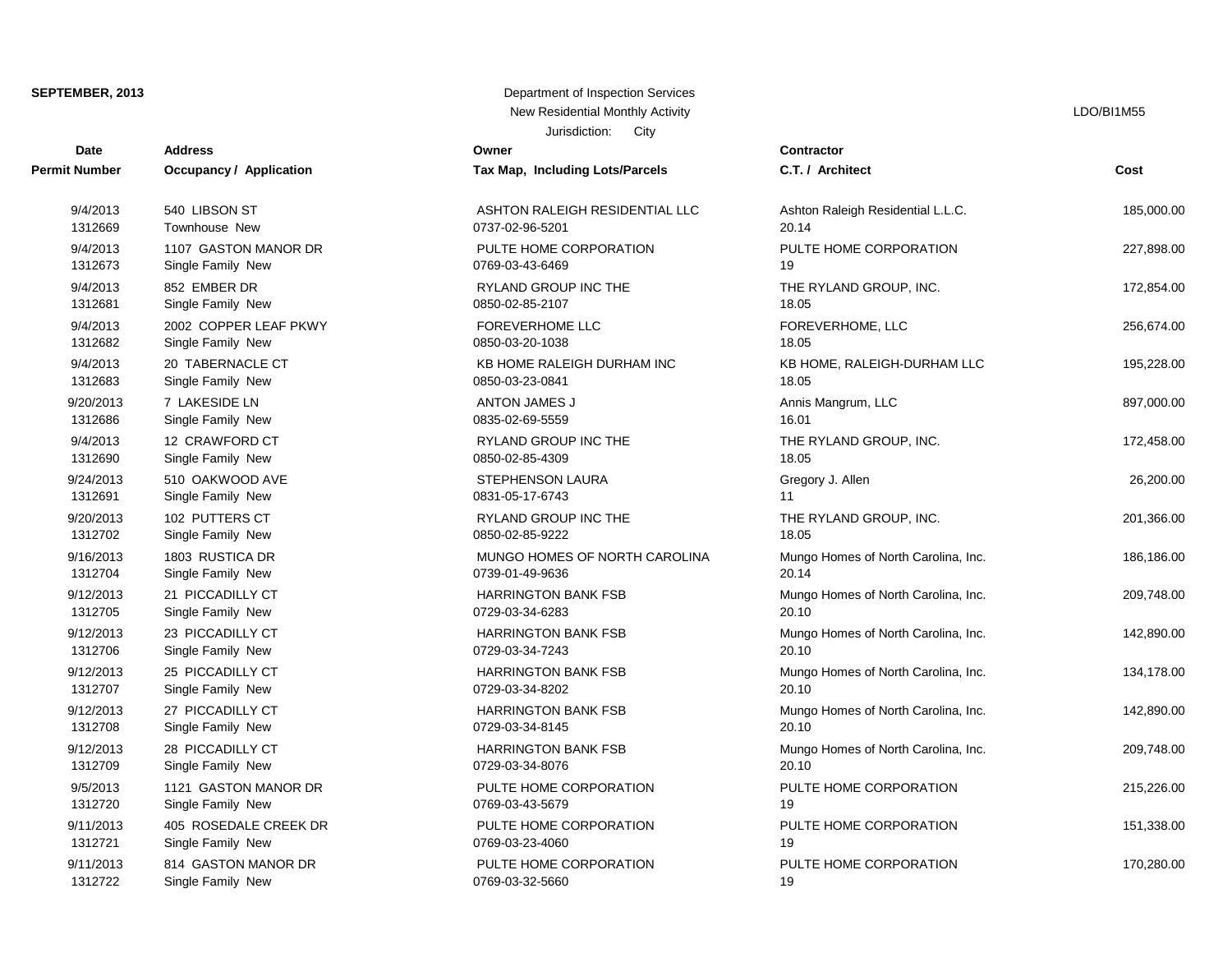| <b>Date</b>          | <b>Address</b>                 | Owner                           | Contractor         |
|----------------------|--------------------------------|---------------------------------|--------------------|
| <b>Permit Number</b> | <b>Occupancy / Application</b> | Tax Map, Including Lots/Parcels | C.T. / Arch        |
| 9/11/2013            | 816 GASTON MANOR DR            | PULTE HOME CORPORATION          | PULTE HO           |
| 1312723              | Single Family New              | 0769-03-32-6610                 | 19                 |
| 9/11/2013            | 108 ROSEDALE CREEK DR          | PULTE HOME CORPORATION          | PULTE HO           |
| 1312724              | Single Family New              | 0769-03-42-1434                 | 19                 |
| 9/11/2013            | 111 ROSEDALE CREEK DR          | PULTE HOME CORPORATION          | PULTE HO           |
| 1312725              | Single Family New              | 0769-03-42-0246                 | 19                 |
| 9/6/2013             | 137 ROSEDALE CREEK DR          | PULTE HOME CORPORATION          | PULTE HO           |
| 1312726              | Single Family New              | 0769-03-32-5258                 | 19                 |
| 9/6/2013             | 831 EMBER DR                   | <b>RYLAND GROUP INC THE</b>     | THE RYLAI          |
| 1312727              | Single Family New              | 0850-02-85-6490                 | 18.05              |
| 9/17/2013            | 2701 MAGNOLIA TREE LN          | MUNGO HOMES OF NORTH CAROLINA   | Mungo Hon          |
| 1312747              | Single Family New              | 0739-02-59-5794                 | 20.14              |
| 9/17/2013            | 2703 MAGNOLIA TREE LN          | MUNGO HOMES OF NORTH CAROLINA   | Mungo Hon          |
| 1312748              | Single Family New              | 0739-02-59-5698                 | 20.14              |
| 9/10/2013            | 139 TORREY HEIGHTS LN          | <b>FOREVERHOME LLC</b>          | <b>FOREVERI</b>    |
| 1312749              | Townhouse New                  | 0758-01-49-7656                 | 20.14              |
| 9/10/2013            | 141 TORREY HEIGHTS LN          | <b>FOREVERHOME LLC</b>          | <b>FOREVERI</b>    |
| 1312750              | <b>Townhouse New</b>           | 0758-01-49-7616                 | 20.14              |
| 9/10/2013            | 143 TORREY HEIGHTS LN          | <b>FOREVERHOME LLC</b>          | <b>FOREVERI</b>    |
| 1312751              | Townhouse New                  | 0758-01-49-6676                 | 20.14              |
| 9/10/2013            | 145 TORREY HEIGHTS LN          | <b>FOREVERHOME LLC</b>          | <b>FOREVERI</b>    |
| 1312752              | Townhouse New                  | 0758-01-49-6646                 | 20.14              |
| 9/10/2013            | 147 TORREY HEIGHTS LN          | <b>FOREVERHOME LLC</b>          | <b>FOREVERI</b>    |
| 1312753              | <b>Townhouse New</b>           | 0758-01-49-6606                 | 20.14              |
| 9/11/2013            | 4605 CORAL DR                  | LEVEL CAROLINA HOMES LLC        | <b>Level Carol</b> |
| 1312767              | Single Family New              | 0729-01-46-8768                 | 20.10              |
| 9/27/2013            | 612 TURMERIC LN                | LEVEL CAROLINA HOMES LLC        | <b>Level Carol</b> |
| 1312768              | Single Family New              | 0729-02-56-5240                 | 20.10              |
| 9/17/2013            | 1605 WADDELL CT                | <b>D R HORTON INC</b>           | HORTON,            |
| 1312778              | Single Family New              | 0850-03-12-2169                 | 18.05              |
| 9/12/2013            | 1702 WADDELL CT                | <b>D R HORTON INC</b>           | HORTON,            |
| 1312781              | Single Family New              | 0850-03-02-6303                 | 18.05              |
| 9/27/2013            | 101 DANEBORG RD                | KB HOME RALEIGH DURHAM INC      | KB HOME,           |
| 1312793              | Single Family New              | 0850-03-13-5286                 | 18.05              |
| 9/16/2013            | 411 COTTONSEED WAY             | LENNAR CAROLINAS LLC            | Lennar Car         |
| 1312806              | Single Family New              | 0860-01-16-3049                 |                    |

| SEPTEMBER, 2013 | Department of Inspection Services |
|-----------------|-----------------------------------|
|                 | New Residential Monthly Activity  |
|                 | City<br>Jurisdiction:             |

LDO/BI1M55

| Date      | <b>Address</b>                 | Owner                           | <b>Contractor</b>                   |            |
|-----------|--------------------------------|---------------------------------|-------------------------------------|------------|
| t Number  | <b>Occupancy / Application</b> | Tax Map, Including Lots/Parcels | C.T. / Architect                    | Cost       |
| 9/11/2013 | 816 GASTON MANOR DR            | PULTE HOME CORPORATION          | PULTE HOME CORPORATION              | 151,338.00 |
| 1312723   | Single Family New              | 0769-03-32-6610                 | 19                                  |            |
| 9/11/2013 | 108 ROSEDALE CREEK DR          | PULTE HOME CORPORATION          | PULTE HOME CORPORATION              | 140,000.00 |
| 1312724   | Single Family New              | 0769-03-42-1434                 | 19                                  |            |
| 9/11/2013 | 111 ROSEDALE CREEK DR          | PULTE HOME CORPORATION          | PULTE HOME CORPORATION              | 152,394.00 |
| 1312725   | Single Family New              | 0769-03-42-0246                 | 19                                  |            |
| 9/6/2013  | 137 ROSEDALE CREEK DR          | PULTE HOME CORPORATION          | PULTE HOME CORPORATION              | 170,544.00 |
| 1312726   | Single Family New              | 0769-03-32-5258                 | 19                                  |            |
| 9/6/2013  | 831 EMBER DR                   | RYLAND GROUP INC THE            | THE RYLAND GROUP, INC.              | 163,218.00 |
| 1312727   | Single Family New              | 0850-02-85-6490                 | 18.05                               |            |
| 9/17/2013 | 2701 MAGNOLIA TREE LN          | MUNGO HOMES OF NORTH CAROLINA   | Mungo Homes of North Carolina, Inc. | 134,178.00 |
| 1312747   | Single Family New              | 0739-02-59-5794                 | 20.14                               |            |
| 9/17/2013 | 2703 MAGNOLIA TREE LN          | MUNGO HOMES OF NORTH CAROLINA   | Mungo Homes of North Carolina, Inc. | 152,724.00 |
| 1312748   | Single Family New              | 0739-02-59-5698                 | 20.14                               |            |
| 9/10/2013 | 139 TORREY HEIGHTS LN          | <b>FOREVERHOME LLC</b>          | FOREVERHOME, LLC                    | 158,202.00 |
| 1312749   | <b>Townhouse New</b>           | 0758-01-49-7656                 | 20.14                               |            |
| 9/10/2013 | 141 TORREY HEIGHTS LN          | <b>FOREVERHOME LLC</b>          | FOREVERHOME, LLC                    | 153,582.00 |
| 1312750   | Townhouse New                  | 0758-01-49-7616                 | 20.14                               |            |
| 9/10/2013 | 143 TORREY HEIGHTS LN          | <b>FOREVERHOME LLC</b>          | FOREVERHOME, LLC                    | 155,166.00 |
| 1312751   | <b>Townhouse New</b>           | 0758-01-49-6676                 | 20.14                               |            |
| 9/10/2013 | 145 TORREY HEIGHTS LN          | <b>FOREVERHOME LLC</b>          | FOREVERHOME, LLC                    | 153,582.00 |
| 1312752   | <b>Townhouse New</b>           | 0758-01-49-6646                 | 20.14                               |            |
| 9/10/2013 | 147 TORREY HEIGHTS LN          | <b>FOREVERHOME LLC</b>          | FOREVERHOME, LLC                    | 158,202.00 |
| 1312753   | Townhouse New                  | 0758-01-49-6606                 | 20.14                               |            |
| 9/11/2013 | 4605 CORAL DR                  | LEVEL CAROLINA HOMES LLC        | Level Carolina Homes, LLC           | 162,558.00 |
| 1312767   | Single Family New              | 0729-01-46-8768                 | 20.10                               |            |
| 9/27/2013 | 612 TURMERIC LN                | LEVEL CAROLINA HOMES LLC        | Level Carolina Homes, LLC           | 152,460.00 |
| 1312768   | Single Family New              | 0729-02-56-5240                 | 20.10                               |            |
| 9/17/2013 | 1605 WADDELL CT                | D R HORTON INC                  | HORTON, D.R., INC.-TORREY           | 258,984.00 |
| 1312778   | Single Family New              | 0850-03-12-2169                 | 18.05                               |            |
| 9/12/2013 | 1702 WADDELL CT                | D R HORTON INC                  | HORTON, D.R., INC.-TORREY           | 225,324.00 |
| 1312781   | Single Family New              | 0850-03-02-6303                 | 18.05                               |            |
| 9/27/2013 | 101 DANEBORG RD                | KB HOME RALEIGH DURHAM INC      | KB HOME, RALEIGH-DURHAM LLC         | 184,932.00 |
| 1312793   | Single Family New              | 0850-03-13-5286                 | 18.05                               |            |
| 9/16/2013 | 411 COTTONSEED WAY             | LENNAR CAROLINAS LLC            | Lennar Carolinas, LLC               | 226,512.00 |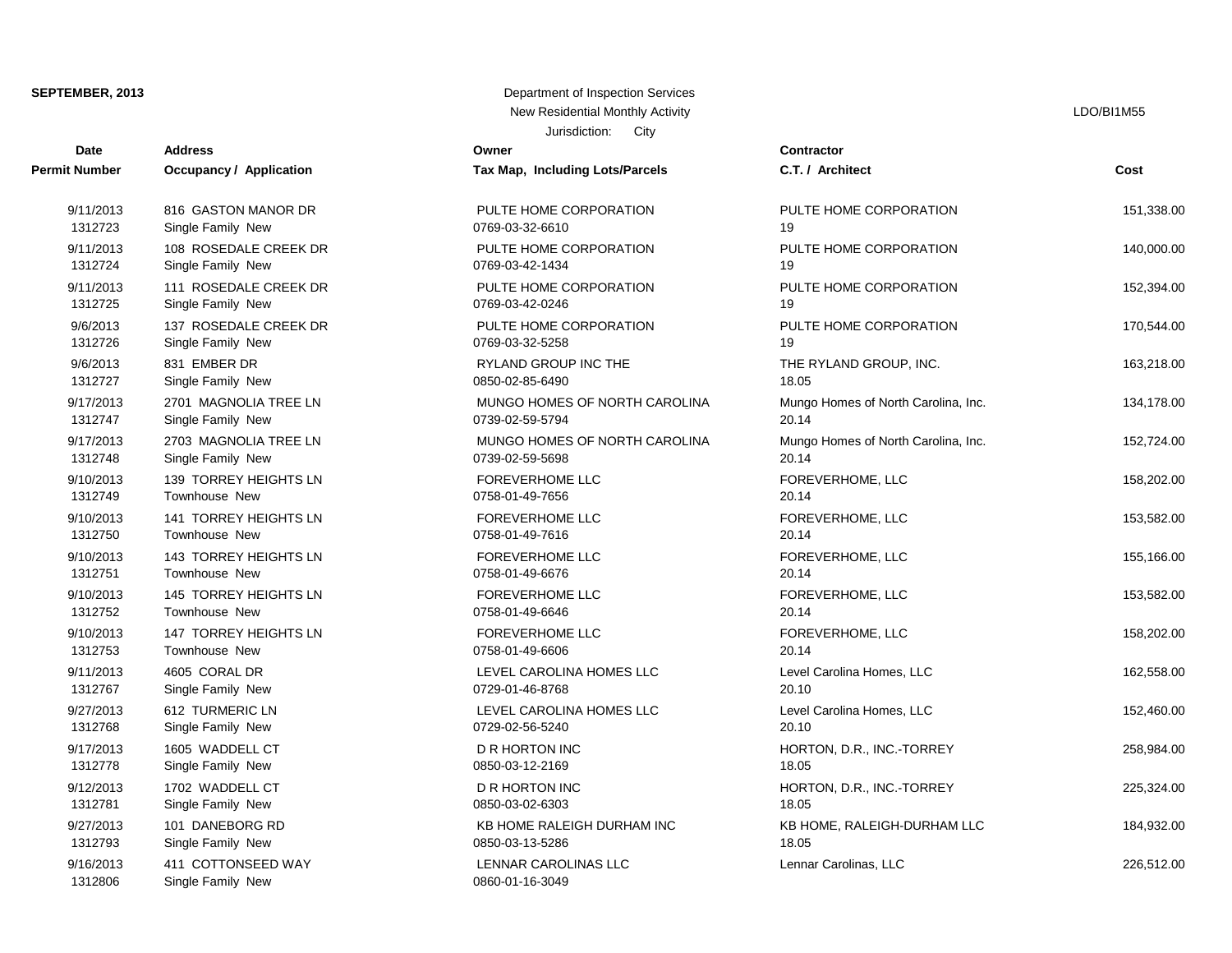| <b>Date</b>          | <b>Address</b>                 | Owner                           | <b>Contractor</b> |
|----------------------|--------------------------------|---------------------------------|-------------------|
| <b>Permit Number</b> | <b>Occupancy / Application</b> | Tax Map, Including Lots/Parcels | C.T. / Arch       |
| 9/16/2013            | 804 GASTON MANOR DR            | PULTE HOME CORPORATION          | PULTE HO          |
| 1312809              | Single Family New              | 0769-03-32-3601                 | 19                |
| 9/17/2013            | 806 GASTON MANOR DR            | PULTE HOME CORPORATION          | PULTE HO          |
| 1312810              | Single Family New              | 0769-03-32-3651                 | 19                |
| 9/17/2013            | 811 GASTON MANOR DR            | PULTE HOME CORPORATION          | PULTE HO          |
| 1312811              | Single Family New              | 0769-03-32-4766                 | 19                |
| 9/17/2013            | 815 GASTON MANOR DR            | PULTE HOME CORPORATION          | PULTE HO          |
| 1312814              | Single Family New              | 0769-03-32-5766                 | 19                |
| 9/17/2013            | 1130 GASTON MANOR DR           | PULTE HOME CORPORATION          | PULTE HO          |
| 1312816              | Single Family New              | 0769-03-43-3601                 | 19                |
| 9/17/2013            | 131 ROSEDALE CREEK DR          | PULTE HOME CORPORATION          | PULTE HO          |
| 1312818              | Single Family New              | 0769-03-32-6278                 | 19                |
| 9/17/2013            | 134 ROSEDALE CREEK DR          | PULTE HOME CORPORATION          | PULTE HO          |
| 1312819              | Single Family New              | 0769-03-32-6406                 | 19                |
| 9/17/2013            | 11 MOSS GROVE LN               | DAN RYAN BUILDERS - NORTH       | Ryan Build        |
| 1312831              | Townhouse New                  | 0830-02-50-4013                 | 20.14             |
| 9/17/2013            | 13 MOSS GROVE LN               | DAN RYAN BUILDERS - NORTH       | Ryan Build        |
| 1312832              | <b>Townhouse New</b>           | 0830-02-50-3083                 | 20.14             |
| 9/17/2013            | 15 MOSS GROVE LN               | DAN RYAN BUILDERS - NORTH       | Ryan Build        |
| 1312833              | <b>Townhouse New</b>           | 0830-02-50-3063                 | 20.14             |
| 9/17/2013            | 17 MOSS GROVE LN               | DAN RYAN BUILDERS - NORTH       | Ryan Build        |
| 1312834              | <b>Townhouse New</b>           | 0830-02-50-3043                 | 20.14             |
| 9/17/2013            | 19 MOSS GROVE LN               | DAN RYAN BUILDERS - NORTH       | Ryan Build        |
| 1312836              | <b>Townhouse New</b>           | 0830-02-50-3013                 | 20.14             |
| 9/17/2013            | 21 MOSS GROVE LN               | DAN RYAN BUILDERS - NORTH       | Ryan Builde       |
| 1312837              | Townhouse New                  | 0830-02-50-2083                 | 20.14             |
| 9/17/2013            | 23 MOSS GROVE LN               | DAN RYAN BUILDERS - NORTH       | Ryan Build        |
| 1312838              | <b>Townhouse New</b>           | 0830-02-50-2063                 | 20.14             |
| 9/17/2013            | 25 MOSS GROVE LN               | DAN RYAN BUILDERS - NORTH       | Ryan Build        |
| 1312839              | <b>Townhouse New</b>           | 0830-02-50-2033                 | 20.14             |
| 9/17/2013            | 112 RIVER RUN RD               | <b>GARMAN HOMES LLC</b>         | <b>GARMAN</b> H   |
| 1312841              | Single Family New              | 0814-03-30-6359                 | 17.07             |
| 9/20/2013            | 318 VINTAGE HOLLY DR           | LENNAR CAROLINAS LLC            | Lennar Car        |
| 1312871              | Single Family New              | 0860-01-06-6125                 | 18.05             |
| 9/26/2013            | 1127 GASTON MANOR DR           | PULTE HOME CORPORATION          | PULTE HO          |
| 1312877              | Single Family New              | 0769-03-43-4685                 | 19                |

## Jurisdiction: City **SEPTEMBER, 2013** Department of Inspection Services New Residential Monthly Activity **LACTION** CONSULTER THE RESIDENT OF THE RESIDENT OF THE RESIDENT OF THE RESIDENT OF THE RESIDENT OF THE RESIDENT OF THE RESIDENT OF THE RESIDENT OF THE RESIDENT OF THE RESIDENT OF THE RESID

| Contractor                                      |            |
|-------------------------------------------------|------------|
| C.T. / Architect                                | Cost       |
| PULTE HOME CORPORATION<br>19                    | 213,576.00 |
| PULTE HOME CORPORATION<br>19                    | 164,868.00 |
| PULTE HOME CORPORATION<br>19                    | 213,378.00 |
| PULTE HOME CORPORATION<br>19                    | 164,868.00 |
| PULTE HOME CORPORATION<br>19                    | 193,116.00 |
| PULTE HOME CORPORATION<br>19                    | 137,478.00 |
| PULTE HOME CORPORATION<br>19                    | 132,198.00 |
| Ryan Builders-North Carolina, LLC, Dan<br>20.14 | 119,988.00 |
| Ryan Builders-North Carolina, LLC, Dan<br>20.14 | 100,584.00 |
| Ryan Builders-North Carolina, LLC, Dan<br>20.14 | 91,344.00  |
| Ryan Builders-North Carolina, LLC, Dan<br>20.14 | 119,988.00 |
| Ryan Builders-North Carolina, LLC, Dan<br>20.14 | 119,988.00 |
| Ryan Builders-North Carolina, LLC, Dan<br>20.14 | 100,584.00 |
| Ryan Builders-North Carolina, LLC, Dan<br>20.14 | 89,892.00  |
| Ryan Builders-North Carolina, LLC, Dan<br>20.14 | 119,988.00 |
| GARMAN HOMES, LLC<br>17.07                      | 247,678.20 |
| Lennar Carolinas, LLC<br>18.05                  | 233,772.00 |
| PULTE HOME CORPORATION<br>10                    | 236,280.00 |